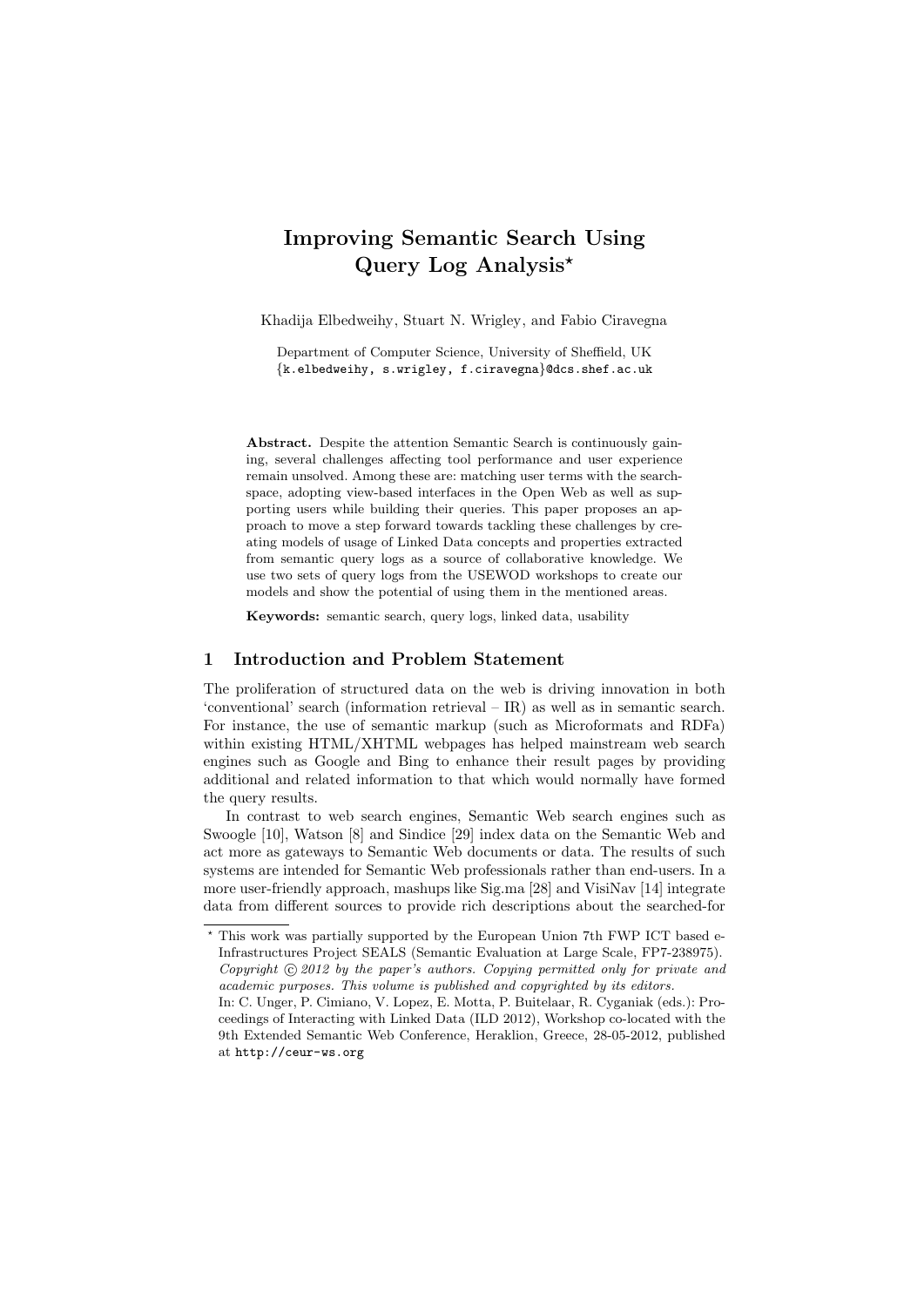concepts. At the heart of these technologies is the use of Linked Data providing the opportunity to exploit explicit and implicit knowledge.

Little work has been conducted on how to exploit Semantic Web search for end-users with potentially complex information needs and thus complex queries. One approach is to provide a natural language interface to such a search tool which allows a user to express their query in a (near) natural manner. Tools which have followed this approach include Querix [18], PowerAqua [19] and Freya [9]. However, such approaches suffer from a significant problem: a high degree of abstraction between the words which may be used by the user in formulating their query and the underlying semantically-corresponding terms in the ontology. Indeed, this problem is equally applicable to other approaches including a conventional keyword-based approach. Formal evaluations of semantic search technologies [17,30,32] have shown that it is very helpful (both in terms of user experience but also for response precision and recall) for users – especially who are unfamiliar with the underlying  $data - to$  explore the search space while building their queries.

In an attempt to provide context within the underlying data, a number of tools have adopted a visual approach to query construction (e.g., Semantic Crystal [4], K-Search [5], Corese [7]). However, such approaches tend to be focussed on relatively small data set sizes (especially when compared to the wider Linked Data context). The outstanding challenge is to adapt this approach to Linked Data in which there are multiple data sets, of widely varying size and spanning many domains. Recently, initial work in this vein demonstrated a visual query interface that helps users build a subgraph of interest from the underlying data through exploration and navigation [6]. However, even this can result in unwieldy lists of triples which are not conducive to a positive user experience.

The difficulties in Semantic Web search are not confined to abstraction, query construction or data visualisation. An additional problem focuses on the results of the query execution: what to return to the user and how to display it. We have shown previously [32] that semantic search tools should go a step further and augment the direct answer with associated information in order to provide a 'richer' experience for the user. Additionally, returning information related to entities and concepts found in a query might also be of interest to users [22, 23].

In this paper we present a new approach which uses *collaborative knowledge* to address these problems. In a similar way in which traditional search engine logs record information about search histories including queries submitted by the users and their subsequent interactions (see [2, 15, 27, 31] for early examples of analyses on such logs), the logs from interactions with Semantic Web search engines can be used to extract a rich picture of data use and user behaviour.

Whilst a number of studies have used log analysis to investigate the high level use and characterisation of Linked Data [13,23], [24] was the first to study it's use through analysing semantic query logs issued to SPARQL endpoints including DBpedia and SWDF. The analysis considered 'low-level' factors such as the type of requesting agent (human or software) and the structure of the query. Subsequent studies on the same query logs identified the most common query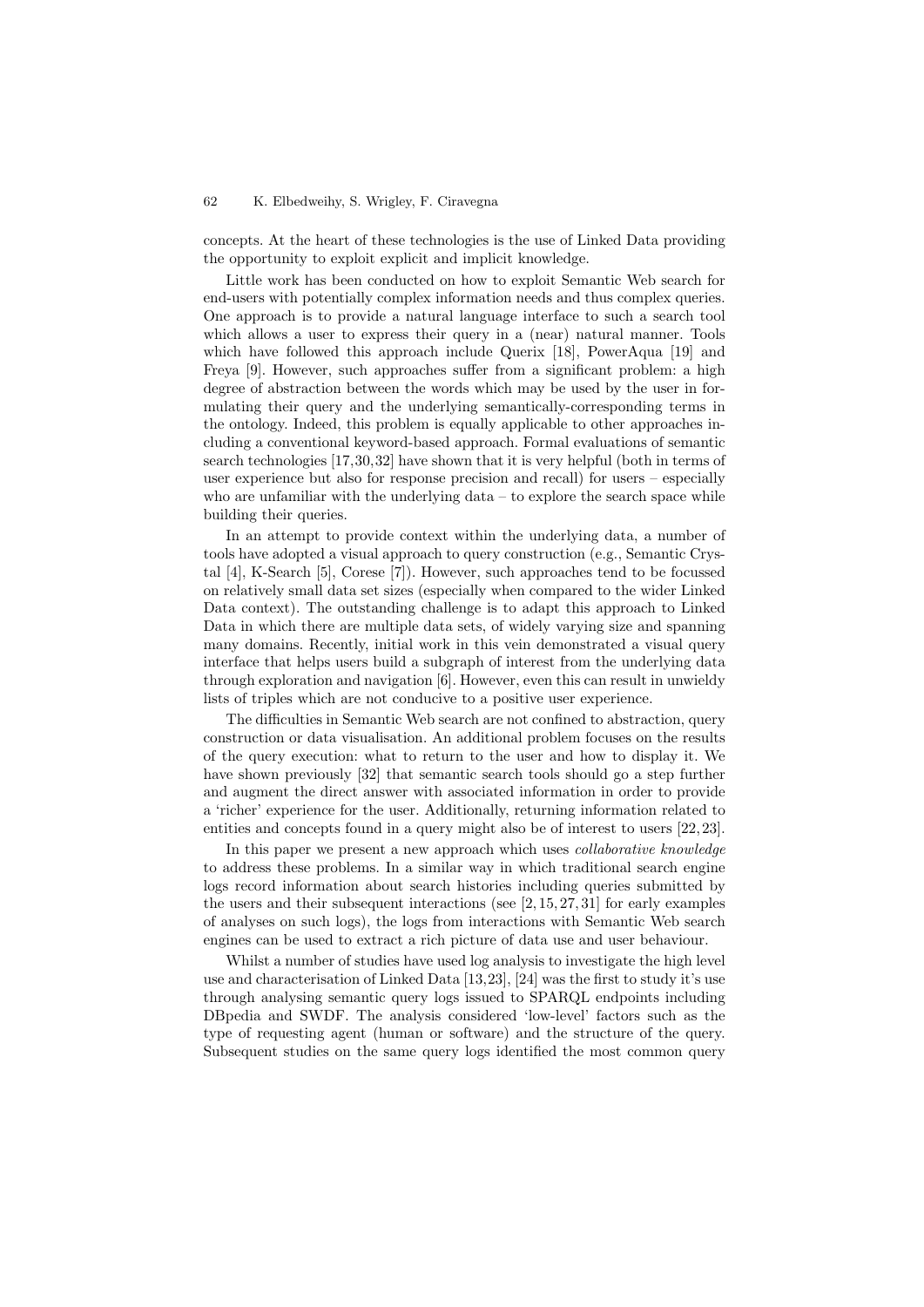types, SPARQL features and types of triple patterns [1]; proposed a method to derive more useful labels for LD entities based on the variable names used in the queries [12]; and showed how the analysis of semantic query logs can detect errors and weaknesses in LD ontologies and in turn support their maintenance [20].

In our previous work [11], we introduced a new approach for analysing semantic query logs and found that a small set of concepts and relations in a data set often account for a large proportion of the queries and thus may be of more interest to Linked Data users. In the current paper, we extend this approach in order to demonstrate that careful log analysis can be viewed as a proxy for information need and be used to enhance the search process at a number of different stages from query construction, through search engine optimisation to result presentation. To achieve this, we use three different models, each of which captures information regarding different aspects of the patterns present in the multi-user query logs. We will show how combinations of these three models allow us to address the matching of user search terms to the underlying data vocabulary; the creation of data subgraphs for visualising the the underlying data and, finally, for enhancing the results returned to the user.

The remainder of the paper is structured as follows. Section 2 describes the analysis performed on the semantic query logs and the three models used to exploit this analysis. Subsequent sections show how these models can be used to address the three problems described above. Section 3 demonstrates using the models to improve the abstraction problem between user terms and the underlying data vocabulary. Section 4 shows how the results can be augmented in two different ways by exploiting the models. Section 5 illustrates how the models can be used to assist in visualising large data sets for query formulation. It should be emphasized that the details presented in Sections 3, 4 and 5 are a proof of concept for the usage of the models presented in Section 2 (i.e. the results shown come from a "pen and paper" exercise as opposed to having been produced by an implementation of the approach). Finally Section 6 discusses the strengths and weaknesses of the approach and Section 7 draws a number of conclusions and describes directions for future work.

# 2 Semantic Query Logs Analysis

In previous work [11] we introduced a new approach for analysing and representing information need using semantic query logs. Information need was defined as "the set of concepts and properties users refer to while using SPARQL queries". A SPARQL query can have one or more triple patterns, solution modifiers (such as LIMIT), pattern matching constructs (such as OPTIONAL) and mechanisms for restricting the solution space (such as FILTERs). A triple pattern consists of three components: a subject, a predicate and an object with each component being either bound (having a specific value) or unbound (as a variable).

Extending our previous analysis [11] we formulate the information inherent in semantic query logs into three models which capture:

– the concepts used together in a query: the query-concepts model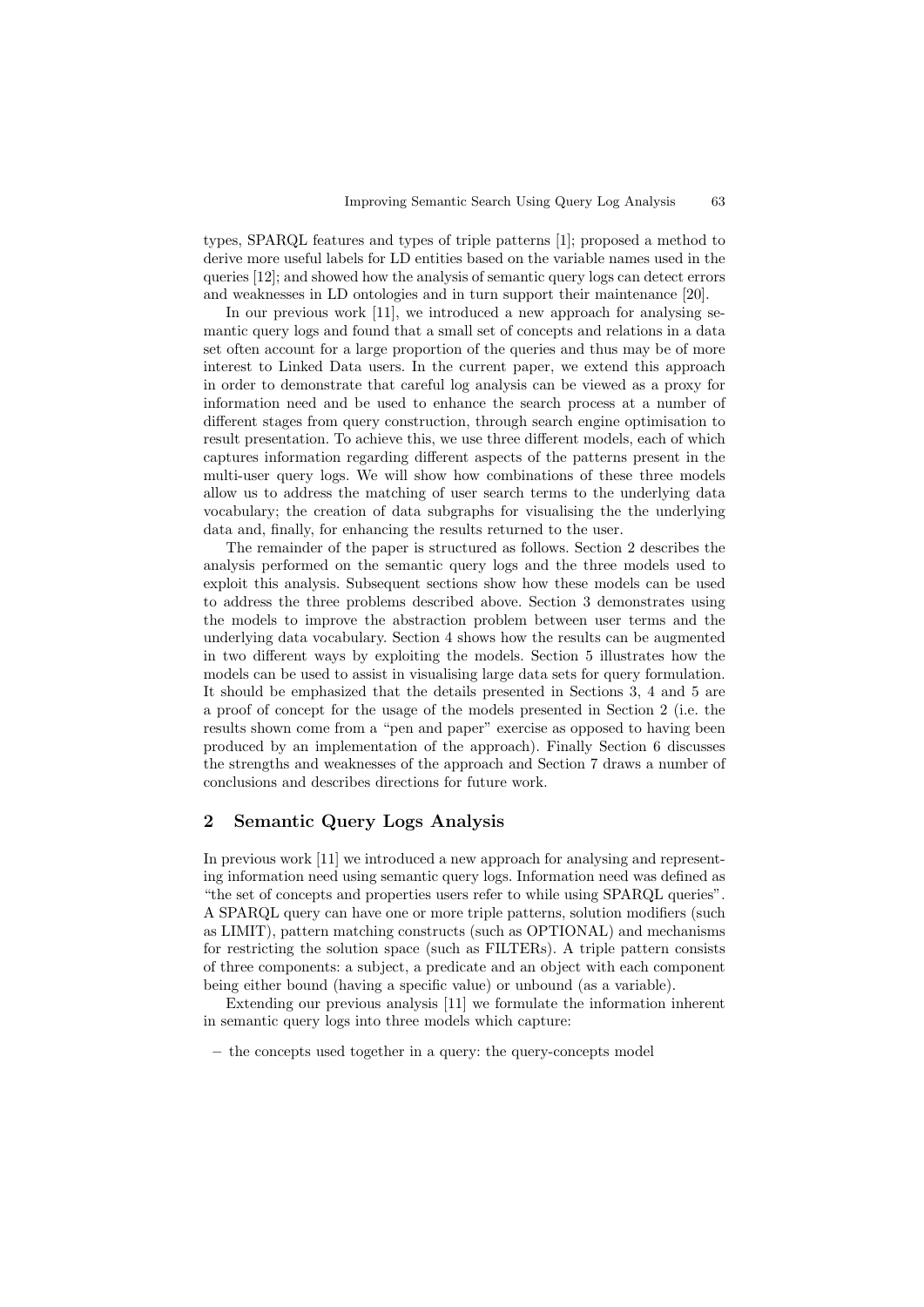| Table 1. Statistics summarising the query logs analysed |  |
|---------------------------------------------------------|--|
|---------------------------------------------------------|--|

|                                        | USEWOD2012 | USEWOD2011 |
|----------------------------------------|------------|------------|
| Number of queries                      | 8866028    | 4951803    |
| Number of unique triple patterns       | 4095011    | 2641098    |
| Number of unique bound triple patterns | 3619216    | 2571662    |

- the predicates used with a concept: the concept-predicates model
- the concepts used as types of one Linked Data entity: the instance-types model

We follow the same extraction steps but only extract triple patterns with bound subjects or objects to identify concepts (type of the subject/object) and predicates queried together which are used to build the proposed models.

### 2.1 Data Set

We use two sets of DB pedia query logs made available at the  $USEWOD<sup>1</sup>$  workshops (see Table 1). After extracting bound triple patterns [11], we identify the types associated with each distinct resource appearing as a subject or an object in the query by querying the Linked Data endpoint.

#### 2.2 Models

In order to describe the proposed models, we use the following example query throughout the rest of this section:

```
SELECT DISTINCT ?genre, ?instrument WHERE
{ <http://dbpedia.org/resource/Ringo_Starr> ?rel <http://dbpedia.org/resource/The_Beatles>.
   <http://dbpedia.org/resource/Ringo_Starr> dbpedia:genre ?genre.
   <http://dbpedia.org/resource/Ringo_Starr> dbpedia:instrument ?instrument.
\overline{1}
```
Query-Concepts Model This model captures the Linked Data concepts used in a whole query. All bound triple patterns (bound subject or object) in a single query are first identified and their types are retrieved from the Linked Data endpoint. The frequency of co-occurrence of each concept pair is accumulated. For the example query, the types retrieved for 'Ringo Starr' include dbpedia:MusicalArtist and umbel:MusicalPerformer while the 'The Beatles' has among its types dbpedia: Band and schema: MusicGroup. The frequency of co-occurrence of each concept in the first list with each concept in the second list is therefore incremented (e.g. MusicalArtist and Band).

Concept-Predicates Model This model captures the Linked Data concepts and predicates in a query. Again, bound triple patterns are identified; however, only types of instances used as subjects are retrieved. The frequency of cooccurrence of each of the types with the predicate used in the triple pattern – if available – is accumulated. To illustrate, the second triple pattern in the example query increments the co-occurrence of dbpedia:MusicalArtist with dbpedia:genre and umbel:MusicalPerformer with dbpedia:genre.<br> $1$  http://data.semanticweb.org/usewod/2011(2012)/challenge.html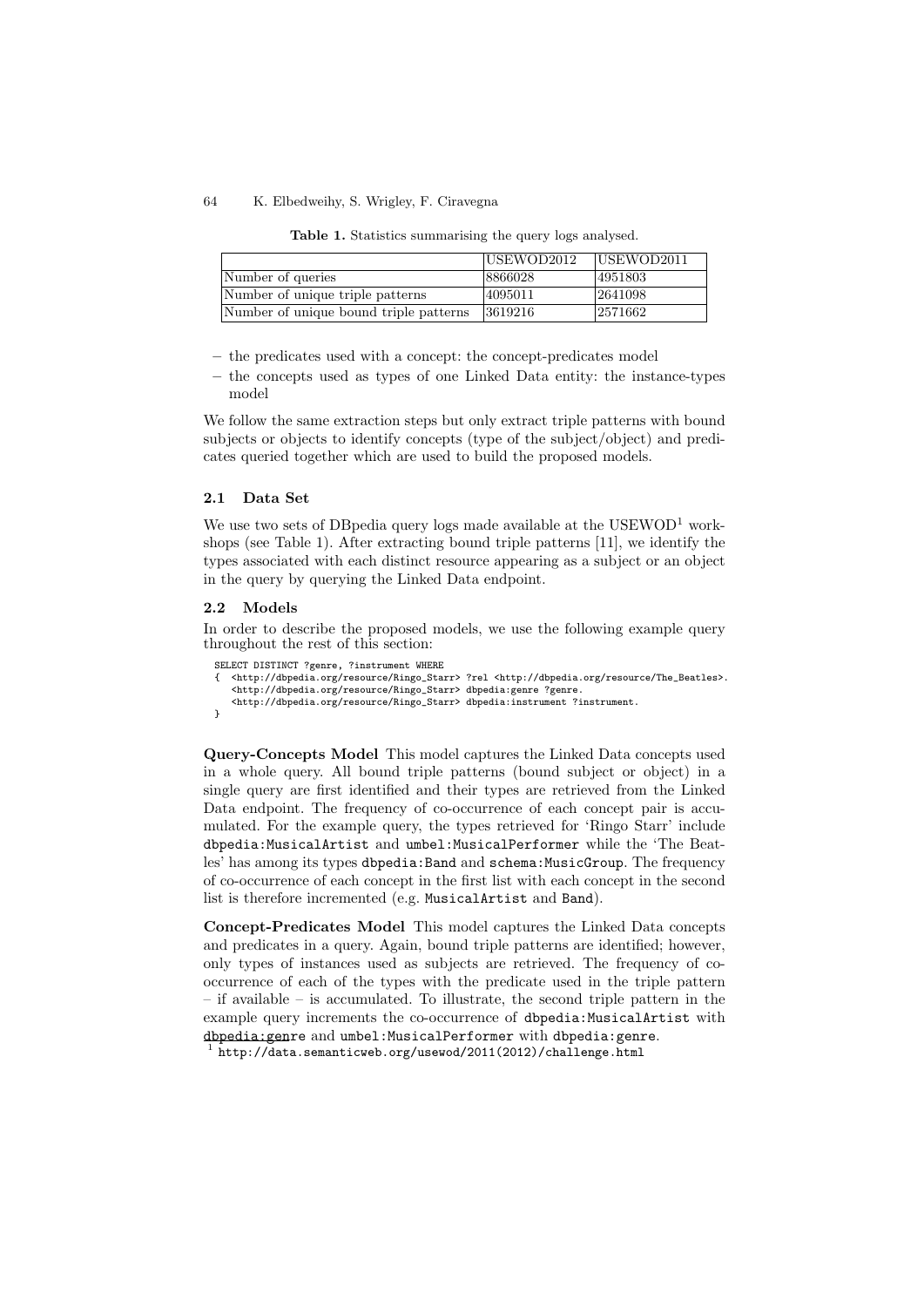Instance-Types Model Ontologies consist of hierarchies of classes. In theory, these classes are linked together through subsumption or equivalence relationships. In practice, datasets in the Linked Data cloud are yet loosely coupled; lacking the required links [16,26]. A Linked Data entity can have several concepts as its types – from multiple datasets – which are not linked. The knowledge of one type is hence not sufficient for complete reasoning on the data. The *instance-types* model captures the concepts used as types for one instance. For the entity 'Ringo Starr', the frequency of co-occurrence of its types dbpedia: MusicalArtist and umbel:MusicalPerformer are accumulated in the model.

## 3 Matching User Terms to Linked Data Vocabularies

As explained above, non view-based semantic search approaches face the problem of matching user terms found in a query to the vocabulary of the search-space. [22] tried to tackle this problem on the traditional Web by mapping query terms to relevant concepts in DBpedia. However, scalability can be an issue for both since the matching process can be very expensive especially with the size of the Linked Data cloud. Additionally, although DBpedia is known as a central hub in the cloud, matching query terms to one specific dataset may lead to missing information associated with other semantically-equivalent concepts in different datasets due to the lack of links between them. This affects the ability to reason on the data and return complete results [16, 21, 26].

Based on their analysis of query logs issued to DBpedia, [11] and [20] drew two important conclusions. Firstly that a small number of classes appeared more frequently in the queries than others (e.g. Film, Place, MusicalArtist, Drug) and, secondly, that the dataset population is not an accurate indicator of the usage/interest in a specific concepts; some concepts had large number of instances and were only queried few times. Supported by the above observations, we believe that creating a model of usage of concepts and relations from query logs has a potential to improve the performance of a semantic search approach with respect to the matching task.

Initial stages followed by the proposed approach for processing the query involves standard NL parsing steps such as tokenization, stemming and lemmatization, and producing a parse tree. Entity extraction and classification is achieved by AlchemyAPI<sup>2</sup> and the NERD ontology<sup>3</sup> is used to map AlchemyAPI classes to the DBpedia classes found in the usage models. Rather than having to query all the underlying data, the models attempt to provide a small abstraction of that data which can act as a source of collaborative knowledge [25] capturing the most frequently queried Linked Data concepts and predicates. This could be used to provide matches and, in turn, answers for many commonly issued queries on Linked Data. Since the query terms associated with the entity can be either properties of that entity or concepts in a relation with it, both query-concepts and concept-predicates model are then queried for matches.

<sup>2</sup> http://www.alchemyapi.com

<sup>3</sup> http://nerd.eurecom.fr/ontology/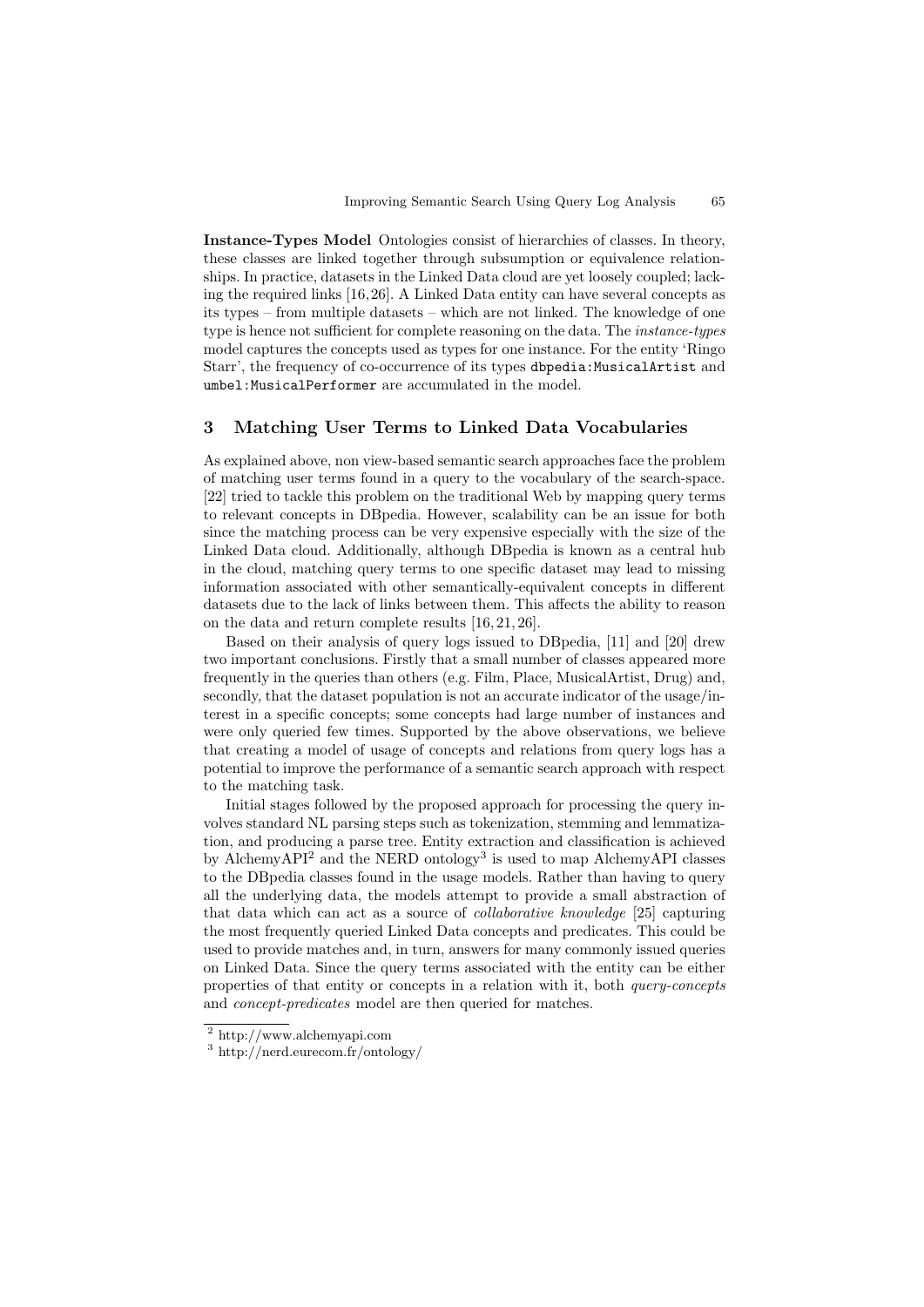### 3.1 Illustrative Examples

In the rest of this section, we will use a set of examples and show the results returned by a selection of state-of-the-art systems in order to demonstrate the issues and limitations discussed above. The selected systems are of interest in the SW community, spanning different categories: SW gateways, QA systems and mashups. The examples are carefully selected so that they are not targeting a specific category, and will allow us to illustrate how the proposed models can be used in the matching task.

Example 1: What is the population of New York? The query can be given as a NL question to  $QA$  systems or as keywords – also entity query – to other systems; population of New York.

Sindice: The top 5 results returned by Sindice are as follows:

| 1. Armonk, New York      | : http://www.mpii.de/yago/resource/Armonk,_New_York                                         |
|--------------------------|---------------------------------------------------------------------------------------------|
| 2. About: New York City  | : http://dbpedia.org/page/New_York_City                                                     |
| 3. New York State Senate | : http://dbpedia.org/resource/New_York_State_Senate                                         |
| 4. Nova Iorque, New York | : http://linkeddata.uriburner.com//resource/New_York_City                                   |
|                          | 5. Indian-American Population : http://www.scribd//New-York-Citys-IndianAmerican-Population |

The second item in the results is showing the DBpedia page for New York city which contains the answer to the query. However, although being at the top of the list, 60% of the results are only syntactically related to the query (as opposed to semantically related); i.e., containing the terms 'New York', 'population' or both. This is due to using syntax-driven techniques in the matching task which in turn affects the precision of the results and the user experience.

**PowerAqua**: PowerAqua returns the following answer to the query:

Richard Lewontin : < PopulationGeneticists , birthPlace, New\_York >

Although PowerAqua could provide correct answers for other queries, this one shows the effects of the matching problem on the tool's performance. Attempting to find mappings for the query terms in the whole dataset – DBpedia in this case – resulted in 17 different ones for 'population' and three for 'New York'. They included non-semantically equivalent ones like yago:RussianPopulationGroups and res:General Population, which – although they could be excluded before returning the final answer to the user – affected the tool's performance causing it to require approximately 13 seconds to return the found triples.

 $FalconS$ : The top 5 results returned by the object retrieval search option provided by FalconS are as follows:

| 1. New York City  | : http://dbpedia.org/resource/New_York_City                                     |
|-------------------|---------------------------------------------------------------------------------|
| 2. York           | : http://dbpedia.org/resource/York                                              |
|                   | 3. New York State Assembly: http://dbpedia.org/resource/New_York_State_Assembly |
| 4. York County    | : http://www.rdfabout.com/rdf/usgov/geo/us/pa/counties/york_county              |
| 5. New York State | : http://www.rdfabout.com/rdf/usgov/geo/us/ny                                   |
|                   |                                                                                 |

Although it returns the resource 'New York City' in the first rank, the other results retrieved are again only syntactically related to the query terms.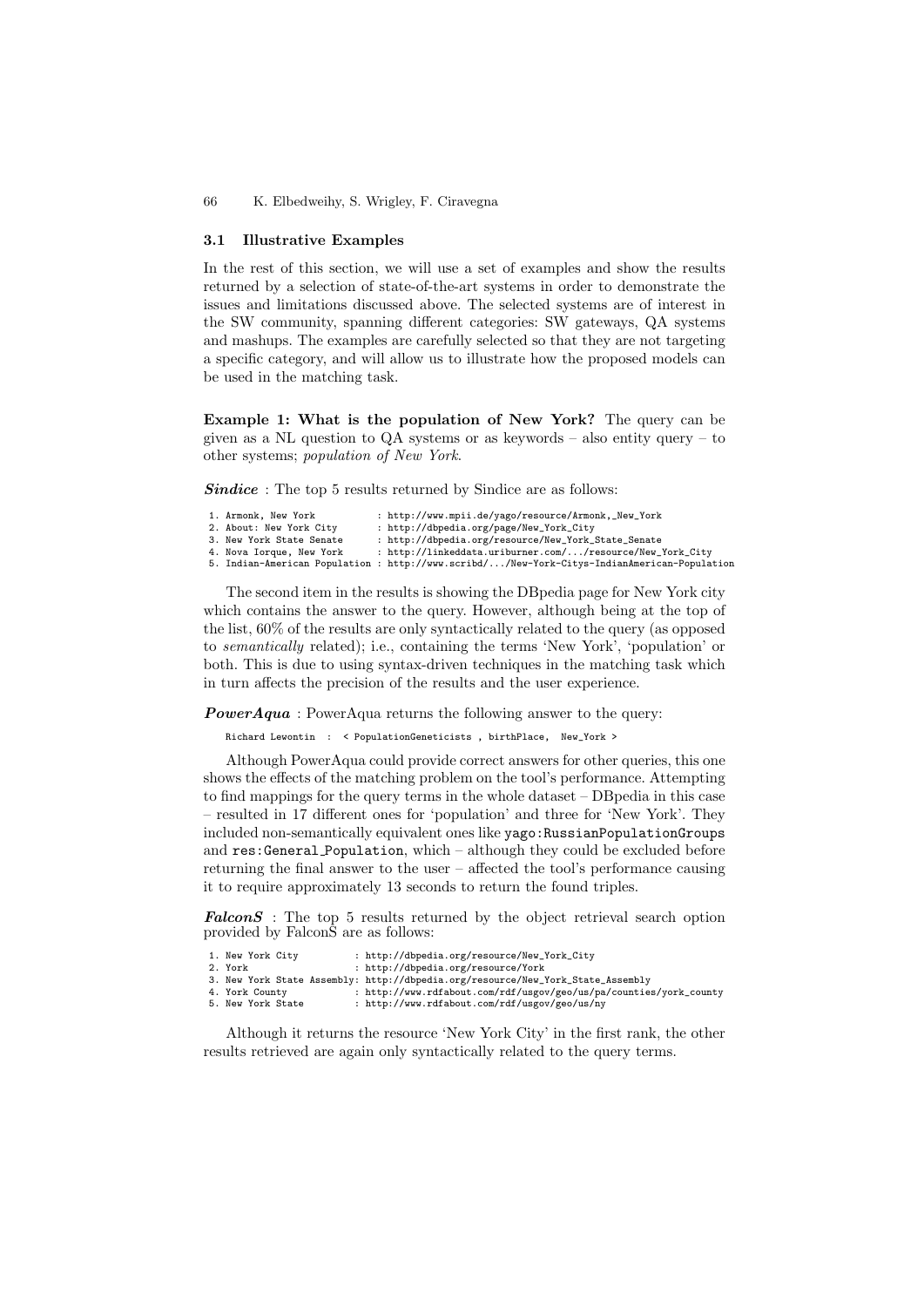Our Approach : For this example, 'New York' is extracted and classified as alchemyapi:City which is then mapped to dbpedia:City. While no matches were found for 'population' associated with the concept dbpedia:City in the query-concepts model, the concept-predicates model returned several matches including populationTotal and dbprop:populationDensityKm. Since the user query did not provide a specific intent for 'population', all the mappings are considered and the answers from equivalent ones (dbprop:populationTotal and populationTotal) are merged.

To illustrate the use of the query-concepts model, consider the query 'Which islands belong to Portugal'. With syntactical matching, both 'island' and 'Portugal' could be matched with several instances, predicates or concepts (e.g., island and res:Administrative divisions of Portugal). However, our approach attempts to find mappings only associated with the concept dbpedia: Country  $$ classified type for Portugal – in the concept-predicates and the query-concepts models resulting in dbpedia:Island as the only match returned. The search is therefore done for a relation linking these two concepts. Querying the DBpedia endpoint, these concepts are found to be linked with the property dbpedia: country and a list of islands is returned, including dbpedia-res:Porto Santo Island and dbpedia-res:Santa Maria Island among others.

Example 2: Give me all the soccer clubs in Spain This query is from  $QALD$  workshop open challenge<sup>4</sup> where both Freya and PowerAqua – the participating tools – did not manage to return back all the results. We'll be using this example to explain the use of the instance-types model. We only compare it to PowerAqua since a demo for Freya is not available.

PowerAqua : PowerAqua matches Spain with six resources including dbpediares:Spain which is the main resource describing the country in the dataset. This however leads to missing results when the answer is given as cities or other places in Spain rather than the country itself. For instance, one such example of a missing result is res:CD Pozo Estrecho which is located in res:Cartagena, Spain, a resource associated with several types including dbpedia: Place, gml: Feature<sup>5</sup> and schema:Place. Tools following this approach thus favor precision over recall.

Tools favouring Recall : The other alternative that can be taken by tools in favour of recall over performance (time and scalability) is not to limit the results to a specific type. For the example query, this approach would search for soccer clubs that have a relation with any resource with a label containing the term 'Spain' (usually rdfs:label is used as a human identifier for the resource). The problem with this approach is that it affects the ability of a tool to scale over large datasets and to return answers for queries in real time [9, 19].

Our Approach: The two approaches explained above can be seen as the two ends of a 'precision and performance' versus 'recall' spectrum. Our approach attempts to balance the three. The same steps explained in Example 1 are followed

<sup>4</sup> http://www.sc.cit-ec.uni-bielefeld.de/qald-1

 $5$  gml: Feature refers to http://www.opengis.net/gml/ Feature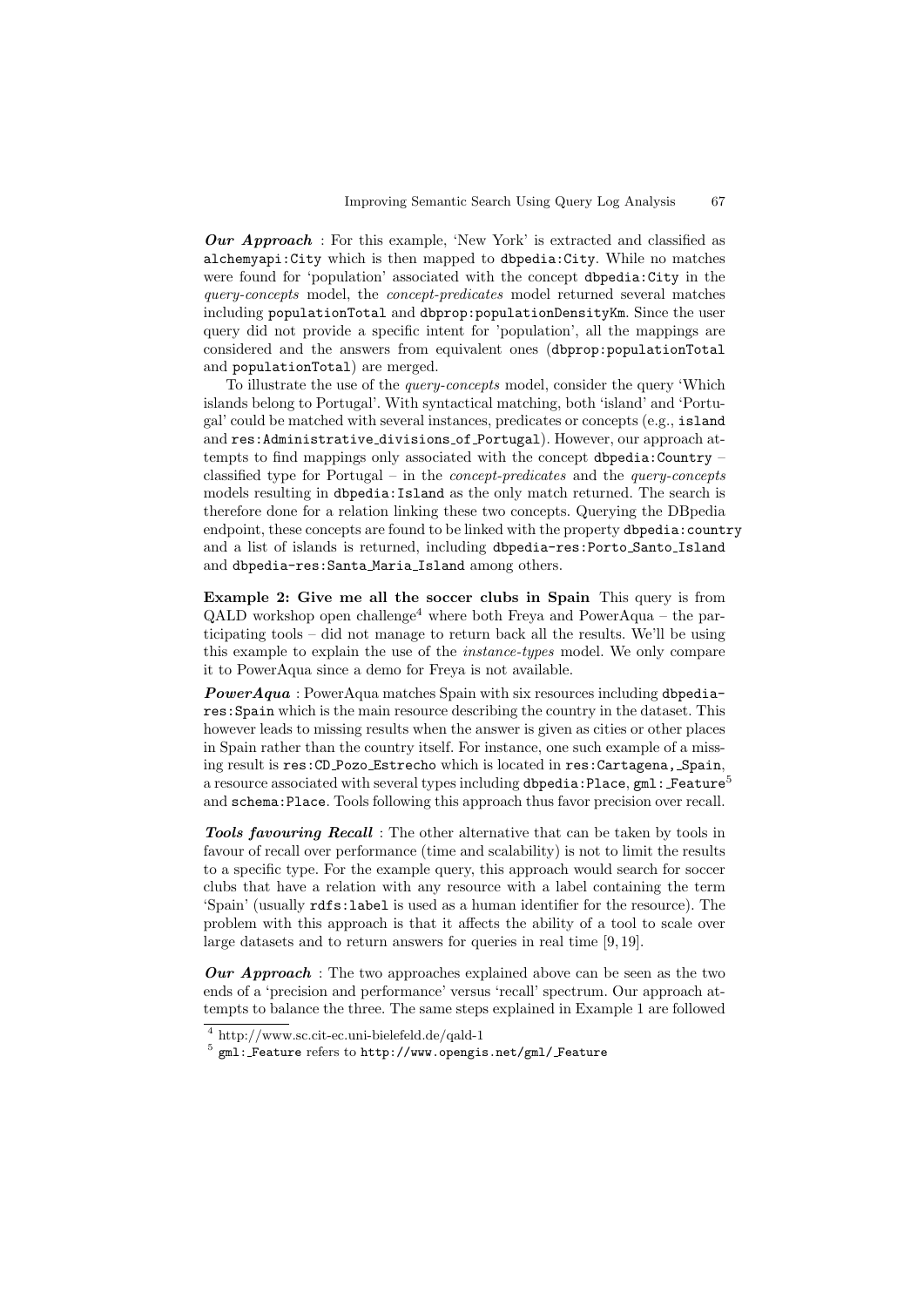resulting in extracting 'Spain' as an entity, classified as a Country and mapped to dbpedia:Country. The concepts associated with this class in the instancetypes model are then extracted. An attempt to find mappings for the noun phrase 'soccer club' in the query-concepts and concept-predicates models results in dbpedia:SoccerClub as a match. Next, the approach tries to find instances of dbpedia:SoccerClub having a relation with instances of any of the following concepts (retrieved from the instance-types model for dbpedia:Country):

dbpedia:Country,dbpedia:Place,dbpedia:PopulatedPlace,schema:Place,schema:Country, gml/\_Feature,umbel:Country,umbel:PopulatedPlace

This query returns results including ones which would not be retrieved (e.g. res:CD Pozo Estrecho) if a specific type was specified (e.g., Country). On the other hand, it does not harm the performance since it limits the search space to a set of concepts rather than the whole dataset. One can argue that such information can be extracted for instances from the domain and range of certain properties. However, this not only requires knowledge of the exact properties that would return the results – in this example one of the properties is  $dbprop:ground - but also, as observed by [9], DBpedia properties included in$ http://dbpedia.org/property/ do not provide domain and range classes.

# 4 Results Selection

In an attempt to improve the user experience, Google, Yahoo! and Bing use structured data embedded in web pages to enhance their search results (for example, by providing supplementary information relevant to the query) $6$ . Although Semantic Web search engines and question answering systems index much more structured data, a similar functionality (results enhancement) is not yet provided to their users. FalconS returns extra information together with each entity found as an answer to a query. It returns predicates associated with the entity in the underlying data (e.g. type, label, etc.); [32] showed that augmenting the answer with such extra information provides a richer user experience. This is, however, different from Linked Data mashups (e.g. Sig.ma) and browsers (e.g. Tabulator [3]) which attempt to create rich comprehensive views of entities and allow interactive exploration and navigation of Linked Data respectively. Furthermore, [23] and [22] suggested that returning information related to entities found in a query would be of interest to the user.

### 4.1 Illustrative Examples

In the rest of this section, we illustrate how the proposed models can be used to return more information with the results. We distinguish between providing more information about each result item and more information that is related to the query keywords including concepts and entities.

 $^6$  For example, Google Rich Snippets:  ${\tt http://googlewebmastercentral.blogspot}.$ com/2009/05/introducing-rich-snippets.html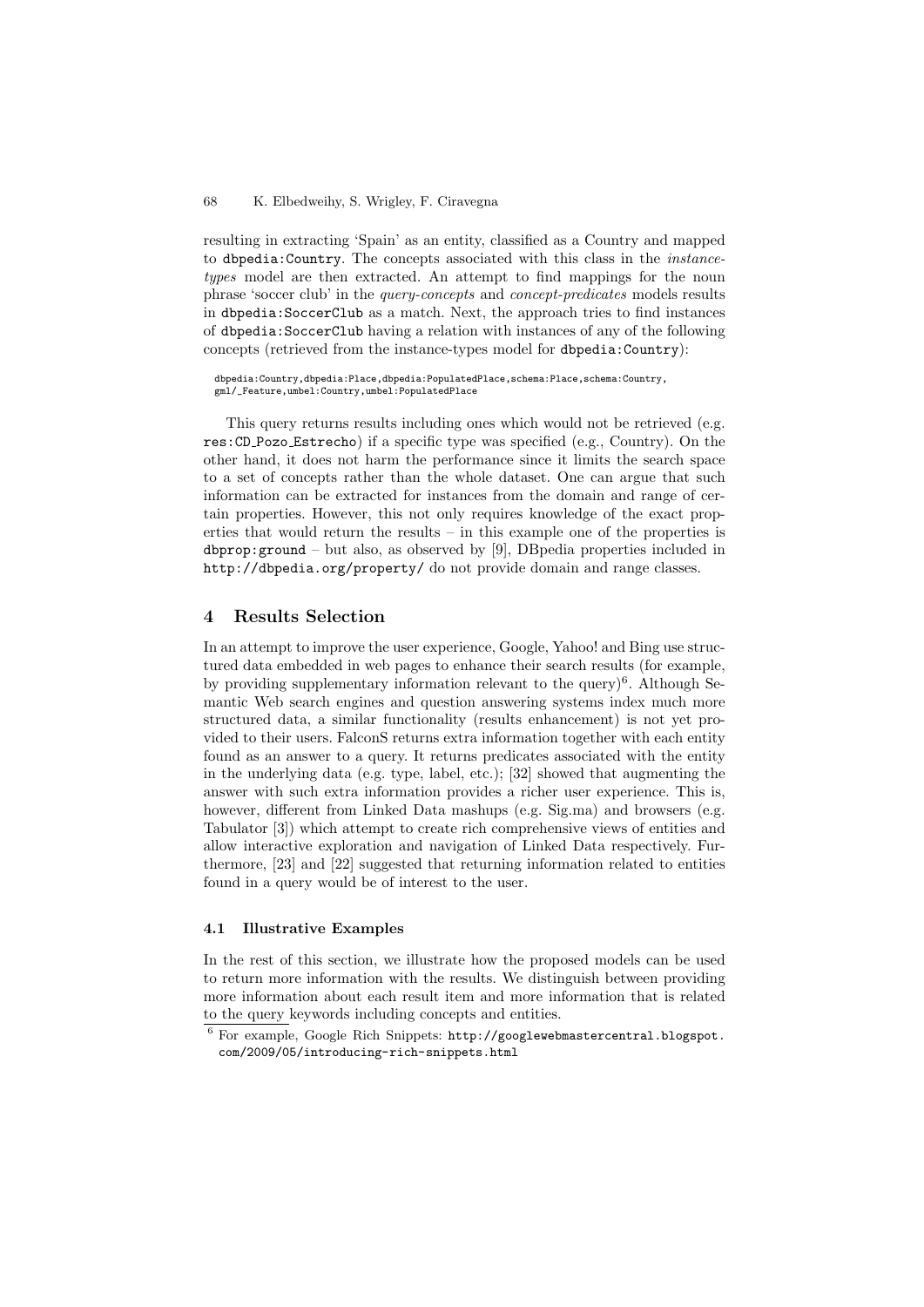Return additional result-related information To our knowledge, only Visi-Nav and FalconS return extra information about each entity in the result list. For the query given in 3.1 and for the entity 'New York City', FalconS lists the following 10 properties with their values:

populationAsOf,dbprop:populationTotal,populationTotal,PopulatedPlace:populationTotal, populationDensity,PopulatedPlace:populationDensity,dbprop:populationDensitySqMi, dbprop:populationBlank,dbprop:populationMetro,PopulatedPlace:populationUrban'

However, the strength of the proposed idea lies in utilising query logs as a source of collaborative knowledge able to capture perceptions of Linked Data entities and properties and use it to select which information to show the user rather than depending on a manually (or, indeed, randomly) predefined set. Additionally, [22, 23] observed that a class of entities is usually queried with similar relations and concepts.

In order to return more information about each result item, the type of instance returned is first identified then the most frequently queried predicates associated with it are extracted from the query-predicates model. The top ranked ones are shown to the user, limited by the space available without cluttering the view and affecting the user experience. The user is given the ability to add more results which would retrieve the next set in the ranked list of predicates. Examples of concepts with their associated predicates list are given below:<sup>7</sup>

MusicalArtist-> rdfs:label,rdf:type,thumbnail,.....,genre,associatedBand,occupation,instrument, birthDate,birthPlace,hometown,prop:yearsActive,foaf:surname,prop:associatedActs, . Film-> rdfs:label,rdf:type,foaf:page,.....,prop:starring,prop:director,prop:name,releaseDate, prop:gross,prop:budget,writer,producer,runtime,prop:language,prop:cinematography, ... Country-> rdfs:label,rdf:type,thumbnail,...,capital,foaf:name,anthem,language,leaderName, currency,largestCity,prop:areaKm,motto,..,geo:long,geo:lat,leaderTitle,prop:governmentType, ...

Return additional query-related information Returning related information with the results of a query is an attempt to place the queried entities and concepts within context in the surrounding data which indeed assist users in discovering more information and useful findings that otherwise would not be noticed. Following our approach, the query concepts (include concepts and types of entities used in the query) are first identified. The most frequently occurring concepts used with them are extracted from the query-concepts model. Again, only a limited set (the actual size of which is determined on an application requirements basis) from the top ranked ones is returned. A set of examples are listed below with their co-occurring concepts.

MusicalArtist-> Film,Work,Band,Album,.....,schema:Movie,MusicalWork,Place,Actor,Athlete, TelevisionShow,WrittenWork,Model,City,GridironFootballPlayer,Writer,schema:Event, ... City-> Book,Town,WorldHeritageSite,.....,Person,foaf:Person,Country,Organisation,SportsTeam, SoccerClub, Scientist, Artist, MusicGroup, Film, RadioStation, University, River, Hospital, Park, .. Company->RecordLabel,foaf:Person,Work,......,LawFirm,Place,Software,schema:Place,Website, Broadcaster,TelevisionStation,University,Country,GovernmentAgency,Magazine,Convention, ...

<sup>7</sup> prop is used as a prefix for http://dbpedia.org/property/ while the default prefix () is for http://dbpedia.org/ontology/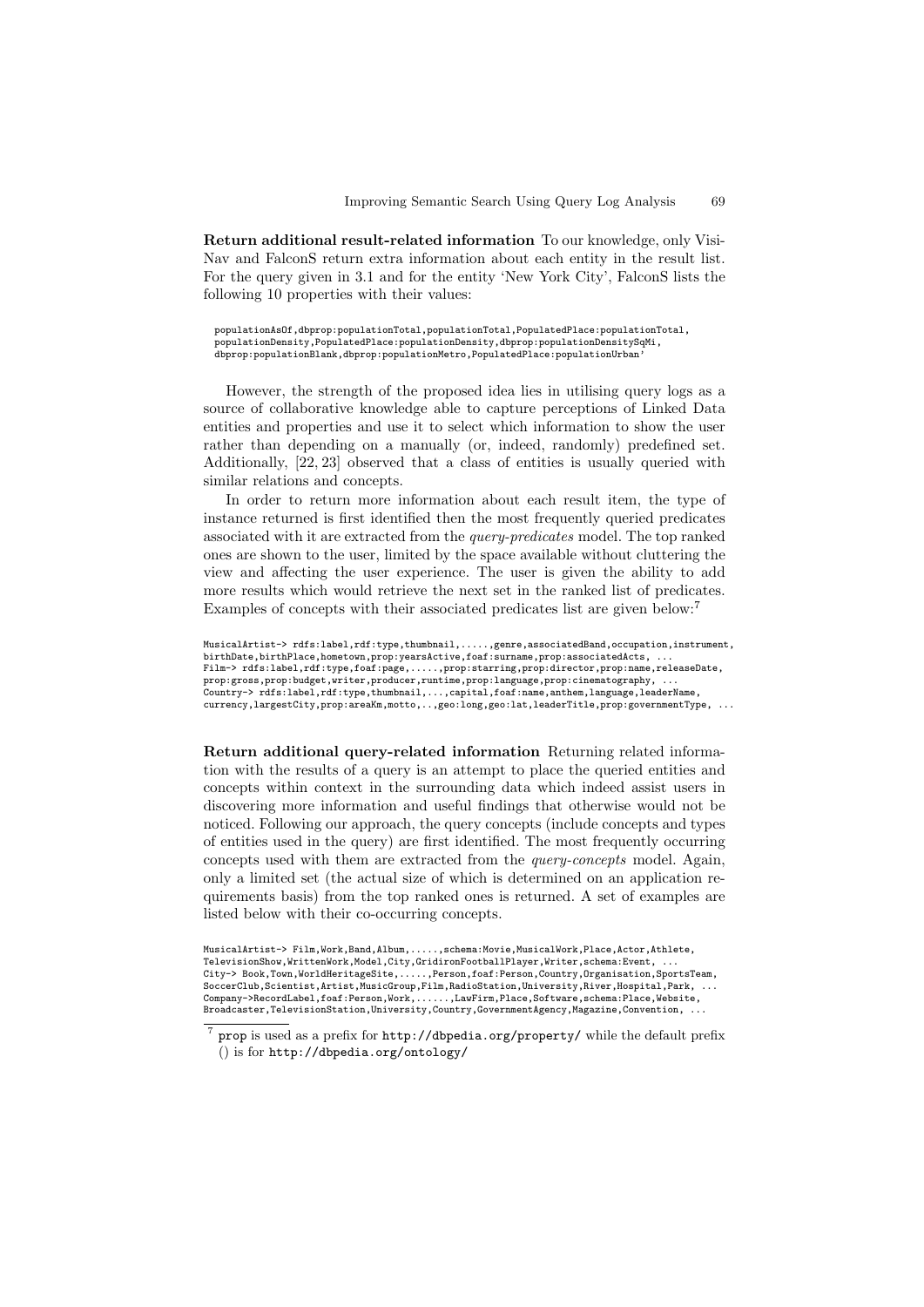

Fig. 1. Results returned by our approach for Egypt. Related concepts are on the right side and predicates on the left. For each side, elements are ranked with the top-most being most common and reducing in frequency in the direction of the arrows.

## 5 Data Visualisation

Query logs have been used in IR to provide query recommendations and suggest similar queries to users [2, 33]. [23] analyzed a set of Yahoo! query logs to learn prefixes and postfixes that can be suggested for a specific type of entities. Similarly, Google and Bing return *related searches* for a query. These approaches are however limited to suggesting parts or complete queries provided by other users in a related context rather than guiding users in formulating their queries.

On the Semantic Web, supporting query formulation is provided by viewbased/visual-query interfaces (e.g.,  $[4,6]$ ) which allow users to explore the underlying data. This can be very helpful for users, especially those unfamiliar with the search domain. A problem facing these tools is the technical limitations such as the number of items that can be included in a graph without cluttering the view and affecting user experience. This increases in heterogenous spaces like the open web since it is a challenge to decide what should be shown to users.

In an attempt to tackle this challenge and to identify a specific area of interest, Smeagol [6] introduces a "specific-to-general" interface where it starts from an entity or a term entered by the user and builds a related subgraph extracted from the underlying data. After the user disambiguates the query term from a list of candidates, the tool returns a list of triples containing that term for the user to select from and add to his specific subgraph of data. In a dataset such as DB pedia – currently used by the tool's demo –, this list will often contain thousands of triples for the user to examine in order to select the required ones.

Our proposed approach uses the concepts-predicate and query-concepts models to move a step forward towards a more specific subgraph that allows users to explore the data around the entities they start with. It exploits the collaborative knowledge collected from different users and applications to derive the selection of concepts and predicates added to the subgraph of interest.

Using **Egypt** as a starting entity, Fig. 1 shows a set of concepts and predicates associated with this entity's type in the models. Selecting a related concept retrieves a similar subgraph for the new one and shows the predicates connecting the two concepts.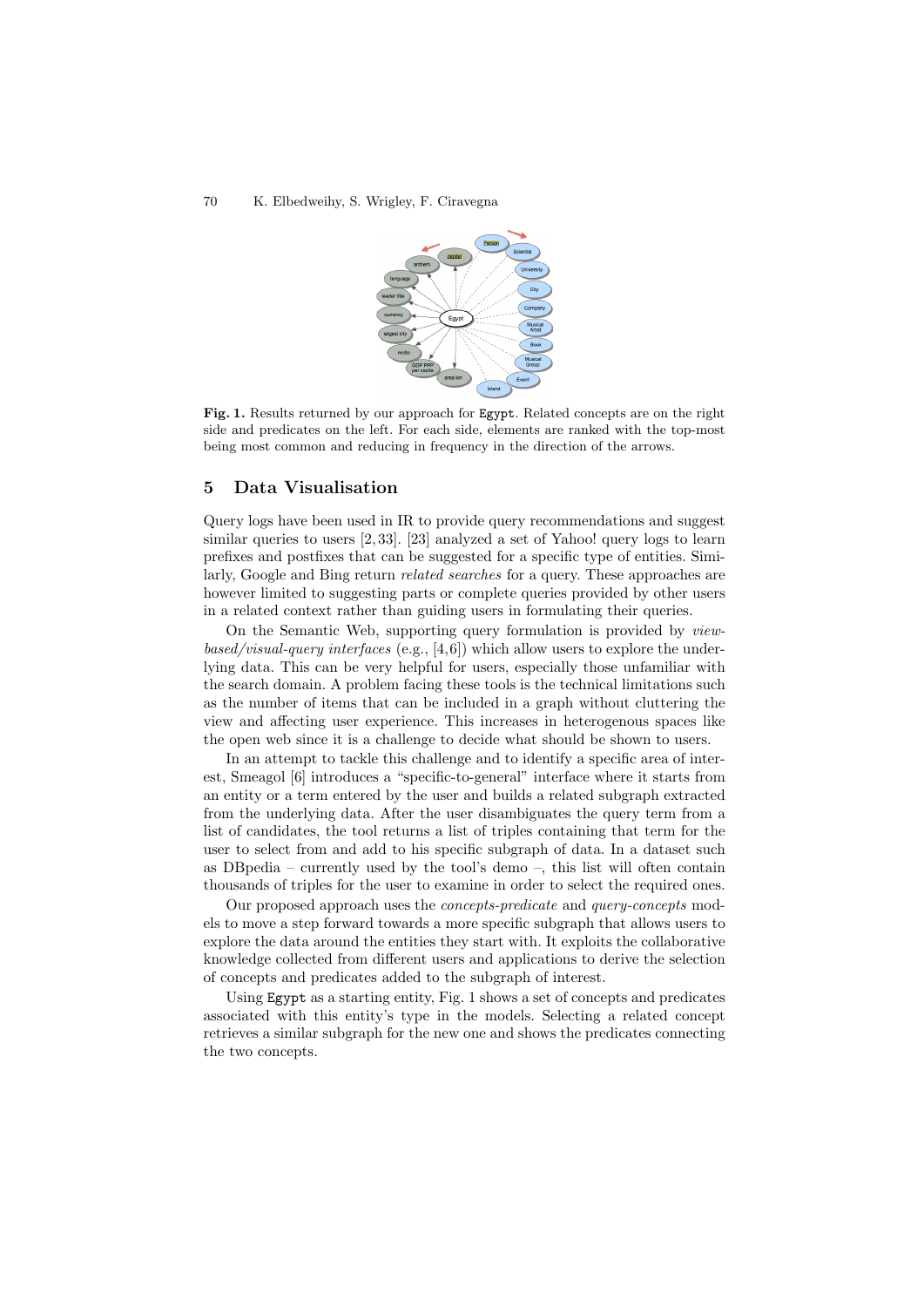Table 2. PowerAqua matches for the given queries. The second column gives the number of matches found in the dataset and the third one shows triples generated from the matches to return the answers. Timings in the fourth column are approximate.

| Query $#$ | $#$ Found Matches     | Relevant Facts                                 | Time (sec) |
|-----------|-----------------------|------------------------------------------------|------------|
|           | official language: 7  | Language, officialLanguage, Philippines        | 28         |
|           | philippines: 4        | ?, prop:officialLanguages, Philippines         |            |
| 2         | official websites: 6  | Award, geminiAward, Actor                      | 22         |
|           | Charmed: 4, actors: 5 | Award, laurenceOlivierAward, Actor             |            |
|           | television show: 3    | Charmed, IS_A, TelevisionShow                  |            |
|           | websites: 5           | Actor, starring, Charmed                       |            |
| З         | 1950: 11              | Organisation, title, 1950's                    | 29         |
|           | organisations: 7      | Organisation, foundation, 1950's               |            |
|           | founded: 9            | Organisation, established, 1950's              |            |
|           |                       | Organisation, founded, 1950's                  |            |
|           |                       | Organisation, artist, Project <sub>-1950</sub> |            |
|           |                       | Organisation, recordLabel, Project_1950        |            |

## 6 Discussion

The previous sections illustrate how our models could be adopted in the two main issues discussed: matching user terms to Linked Data vocabulary and returning more information with the results. In this section, we use the following queries to facilitate the discussion of the main strengths and weaknesses of the proposed approach. The queries are from the 'Interacting with Linked Data' workshop<sup>8</sup>.

- 1. What are the official languages of the philippines?
- 2. Give me the official websites of actors of the television show Charmed.
- 3. Which organisations were founded in 1950?

In order to show the effect of the matching problem on the tool performance, the mappings for the given queries and the time required – as given by Power-Aqua – to find them are given in Table 2.

Query  $\#$  2 makes use of the *instance-types* model since the match prop: website is found among the predicates queried with Person rather than with Actor. Additionally, Query# 3 shows that the proposed approach is not limited to queries containing entities. In this as well as similar queries, the query-concepts and the concept-predicates models are used to find matches for the query terms (e.g. organisations). The matches are then ranked according to their syntactical similarity (exact or partial match) as well as the frequency of usage in the models, resulting in selecting the concept dbpedia:Organisation for this query.

As shown in Section 4.1, both *query-concepts* and *concept-predicates* models can contain semantically-equivalent concepts and predicates associated with one concept, from one or more datasets. Although they are used in the matching process in order not to miss candidate results (e.g., prop:founded, foundingDate in Query  $\#$  3), showing several concepts or properties to the user which have the same meaning but different names affects the readability of the results and the user experience. Therefore, the approach should include a schema-matching step before returning information to the user. This is not yet achieved by our approach; it is a challenging task and is part of our future work.

<sup>8</sup> http://greententacle.techfak.uni-bielefeld.de/~cunger/qald/index.php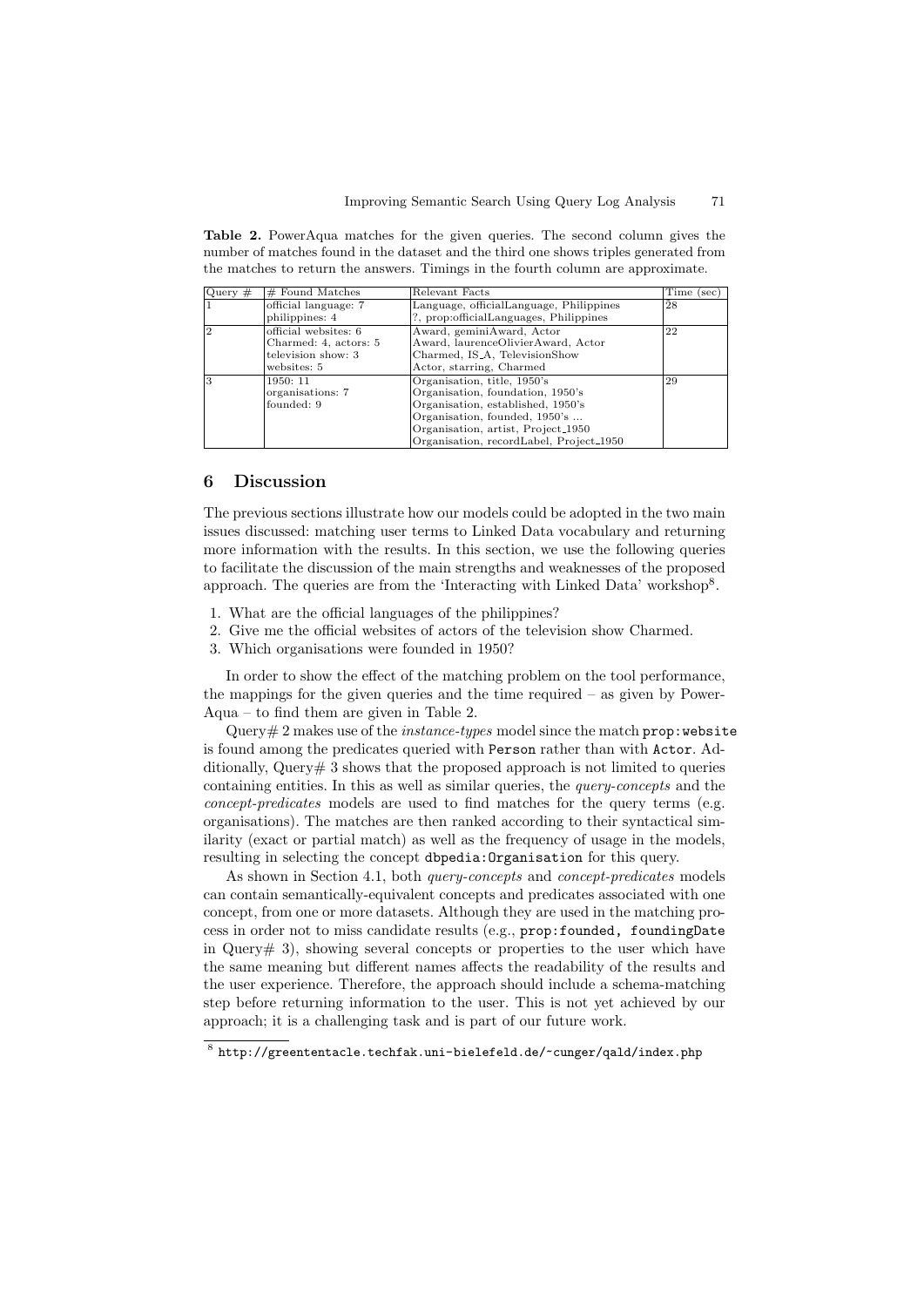|               | Entity:Type                   | Found Matches            | More Info.             | Related Info.      |
|---------------|-------------------------------|--------------------------|------------------------|--------------------|
| Query#        |                               |                          |                        |                    |
|               | philippines                   | schema:Language,         | capital, anthem,       | Person, Scientist, |
|               | Country                       | Language,                | language,              | University, City,  |
|               |                               | language, prop:language  | leaderName.            | Company, Book      |
|               |                               | prop:officialLanguages,  | currency,              | MusicalArtist,     |
|               |                               | officialLanguage,        | largestCity,           | Event,             |
|               |                               | prop:languages           | areaKm, motto          | MusicalGroup       |
| $\mathcal{D}$ | $\overline{\text{Charmed}}$ : | Actor,                   | occupation, genre,     | Film, Album,       |
|               | Television-                   | prop:website             | birthPlace, birthDate, | Organisation,      |
|               | Show                          |                          | surName,               | MusicalArtist,     |
|               |                               |                          | hasPhotoCollection,    | SportsTeam,        |
|               |                               |                          | nationality, gender    | <b>Broadcaster</b> |
| 3             | N/A                           | Organisation,            | industry, city,        | Company, Band      |
|               |                               | OrganisationMember       | country, website,      | Broadcaster,       |
|               |                               | Non_ProfitOrganisation,  | divisions, subsid,     | RadioStation.      |
|               |                               | GeopoliticalOrganisation | president,             | University,        |
|               |                               | prop:founded,            | established,           | School.            |
|               |                               | foundationPlace,         | staff, yearsActive,    | SoccerClub.        |
|               |                               | prop:foundation,         | owner, founded         | MilitaryUnit,      |
|               |                               | foundingDate             | foundationPlace        | Airline            |

Table 3. Matches found by the proposed approach for the given queries. The second column shows the query entities and their types. The third one shows the matches found while the last 2 columns show the extra information extracted from the models

In order to reduce inconsistencies due to noise found in the query logs (incompatible concepts and predicates), the Linked Data endpoint is queried to check the validity of using a specific predicate with a given concept or the existence of a relation between two concepts before adding them to the models. However, there is no similar way to prevent errors in the instance-types model since they are caused by inconsistencies found in the dataset. For instance, the concept Person was found together with the concept Country as types for one Linked Data resource and thus was associated with it in the model. Fortunately, they have a very low frequency of co-occurrence and thus can be easily identified and removed. Another issue to consider is the existence of a few popular generic predicates (e.g. label) frequently occurring with most of the concepts and thus ranked at the top of the their associated predicates list. The ones we observed include rdfs:label, rdf:type, thumbnail, foaf:page, rdfs:comment, foaf:depiction, abstract and foaf-homepage. Although in deciding which predicates to show the user for a specific concept while building a query (Fig. 1), we chose to exclude these generic predicates similar to a stop list in IR, we believe this choice needs to be evaluated through a usability study which could reveal a different view.

### 7 Conclusions and Future Work

This paper has proposed an approach to support Semantic Search tools in challenges facing them such as matching user terms with Linked Data vocabulary, returning related information with the results and supporting users while building their queries. Following wisdom of the crowds and exploiting collaborative knowledge found in semantic query logs, the approach attempts to create models of usage of Linked Data concepts and properties. As a proof of concept, we analyzed around 13.5 million DBpedia queries. However, the proposed approach is independent from a specific dataset. Our preliminary results have shown the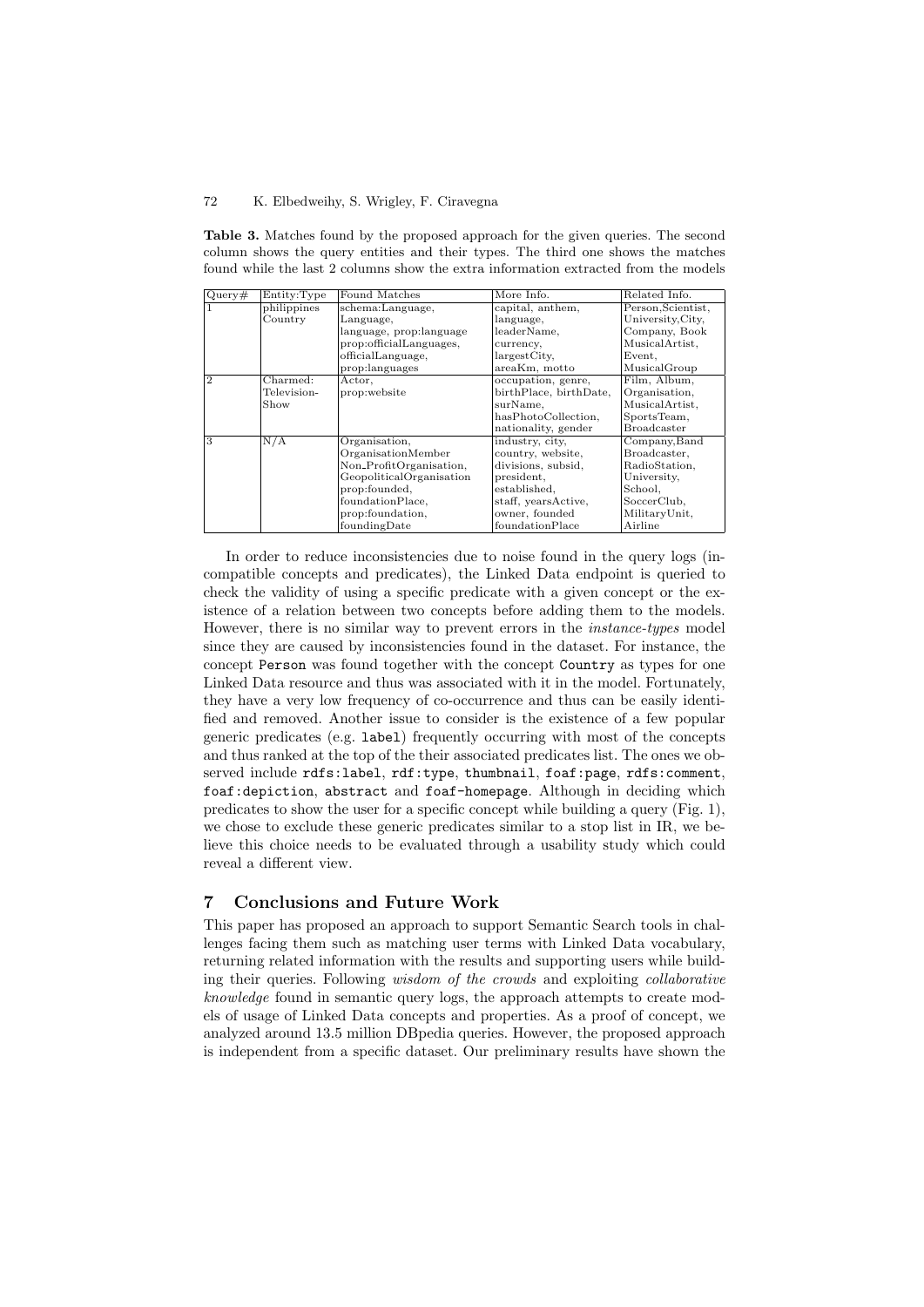potential of adopting the proposed models in an improved semantic search approach. We plan to further evaluate the approach with respect to its performance in matching user terms to Linked Data concepts as well as the quality and relevancy of the returned results as perceived by real users. We think it can additionally be used to create a new vocabulary relying on information needs of Linked Data users and applications and hence customised to best fit their queries. Although the current approach is promising, part of our future work is to investigate the potential benefits available of combining our current models with ones created from traditional query logs as opposed to semantic ones.

# References

- 1. Arias, M., Fern´andez, J.D., Mart´ınez-Prieto, M.A., de la Fuente, P.: An Empirical Study of Real-World SPARQL Queries. In: Proc. of USEWOD 2011
- 2. Baeza-Yates, R., Hurtado, C., Mendoza, M. In: Query Recommendation Using Query Logs in Search Engines. LNCS 3268 (2004) 588–596
- 3. Berners-Lee, T., Chen, Y., Chilton, L., Connolly, D., Dhanaraj, R., Hollenbach, J., Lerer, A., Sheets, D.: Tabulator: Exploring and analyzing linked data on the semantic web. In: Proc. of SWUI 2006
- 4. Bernstein, A., Kaufmann, E., Göhring, A., Kiefer, C.: Querying Ontologies: A Controlled English Interface for End-users. In: Proc. of ISWC 2005
- 5. Bhagdev, R., Chapman, S., Ciravegna, F., Lanfranchi, V., Petrelli, D.: Hybrid Search: Effectively Combining Keywords and Ontology-based Searches. In: Proc. of ESWC 2008
- 6. Clemmer, A., Davies, S.: Smeagol: A specific-to-general semantic web query interface paradigm for novices. In: Proc. of DEXA 2011. LNCS 6860, Springer (2011) 288–302
- 7. Corby, O., Dieng-Kuntz, R., Faron-Zucker, C., Gandon, F.: Searching the semantic web: Approximate query processing based on ontologies. IEEE Intelligent Systems  $21(1)$  (2006) 20-27
- 8. D'Aquin, M., Baldassarre, C., Gridinoc, L., Angeletou, S., Sabou, M., Motta, E.: Characterizing Knowledge on the Semantic Web with Watson. In: EON (2007)  $1 - 10$
- 9. Damljanovic, D., Agatonovic, M., Cunningham, H.: Natural Language Interface to Ontologies: combining syntactic analysis and ontology-based lookup through the user interaction. In: Proc. of ESWC 2010
- 10. Ding, L., Finin, T., Joshi, A., Pan, R., Cost, R.S., Peng, Y., Reddivari, P., Doshi, V.C., Sachs, J.: Swoogle: A Search and Metadata Engine for the Semantic Web. In: Proc. of CIKM 2004, ACM Press (2004)
- 11. Elbedweihy, K., Mazumdar, S., Cano, A.E., Wrigley, S.N., Ciravegna, F.: Identifying Information Needs by Modelling Collective Query Patterns. In: Proc. of COLD 2011
- 12. Ell, B., Vrandečić, D., Simperl, E.: Deriving human-readable labels from SPARQL queries. In: Proc. of I-Semantics 2011
- 13. Halpin, H.: A Query-Driven Characterization of Linked Data. In: Proc. of LDOW 2009
- 14. Harth, A.: VisiNav: A system for visual search and navigation on web data. J. Web Sem. 8(4) (2010) 348–354